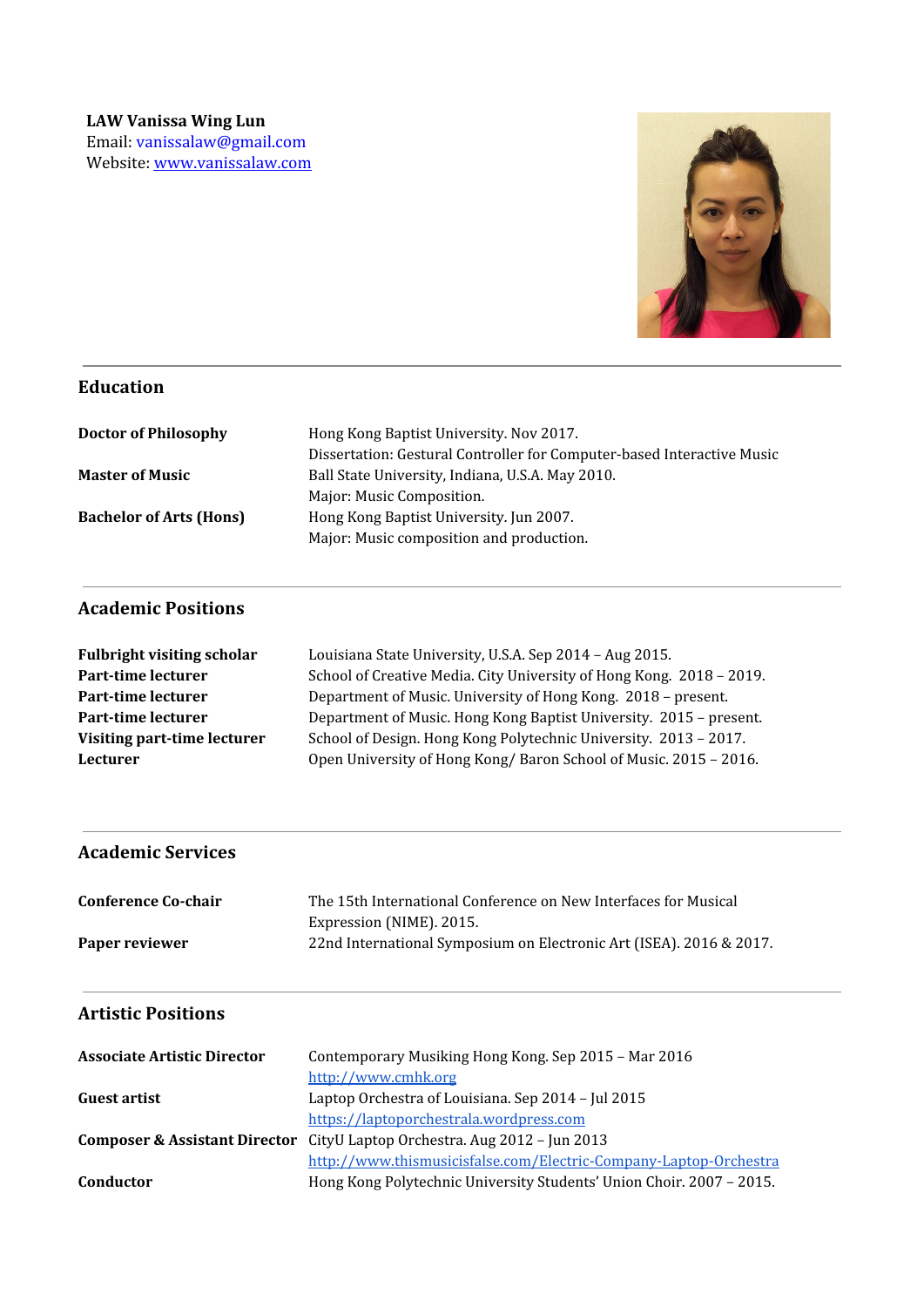### **Course Taught and Assisted**

#### **Interdisciplinary**

**Interdisciplinary Practices**. CityU. Undergraduate. Spring 2018–19. **Music, Science and the Sublime**. HKBU. Undergraduate. 2014–15.

#### **New media and intermedia**

**Interactive Multimedia Environment** PolyU. 2013–17.

#### **Music technology**

**Electroacoustic Music.** HKBU. Undergraduate. Fall 2017–18. **Electroacoustic Music.** HKU. Undergraduate. Fall 2018–19. **Sound Design and Technology** PolyU. Postgraduate. Fall 2016-17. **Popular Music Creation & Production** OpenU. Undergraduate. Fall 2015–16. **Virtual Music Classroom.** HKBU. Postgraduate. 2011–12. **Music Technology** HKBU. Postgraduate. 2011–12.

#### **Music theory and composition**

**Music Theory and Musicianship.** HKBU. Undergraduate. 2016–17. **Music Theory.** HKBU. Undergraduate. Fall 2011–12.

**Creative Media Studio** assisting Dr. Samson Young. CityU. Undergraduate. 2012–13. **Creative Electronics Workshop** assisting Dr. Samson Young. CityU. Undergraduate. 2012–13. **Making Things Blip Blink & Move** assisting Dr. Samson Young. CityU. Undergraduate. 2012–13. **Special Topics in Critical Intermedia** assisting Dr. Samson Young. CityU. Undergraduate. 2012–13.

**Sound Basics and Design** assisting Dr. Robert Ellis-Geiger. CityU. Undergraduate. 2012–13 **Studio II (MAX and processing)** assisting Mr Ip, Yuk Yiu. CityU. Undergraduate and postgraduate. 2012–13 **Acoustics** assisting Dr. Michael Pounds. Ball State Uni. Undergraduate. 2008–09. **Computer Music 1** assisting Dr. Michael Pounds. Ball State Uni. Undergraduate. 2008–09.

**Electronic Composition** Ball State University. Undergraduate. 2009–10. **20th Century Composition Techniques** Assisting Prof Christopher Keyes. HKBU. 2010–14.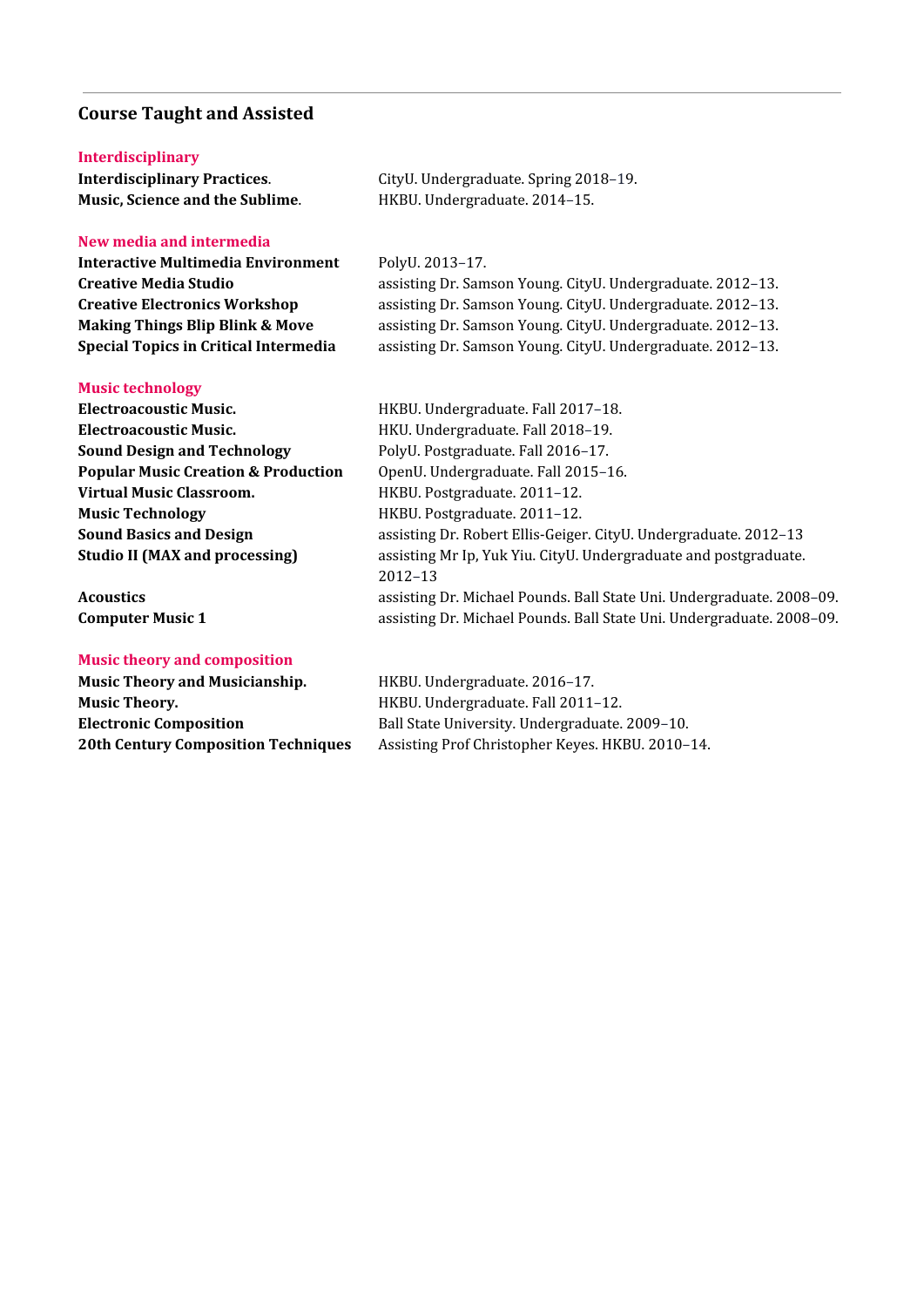## **List of Works**

#### **Theater**

#### *Bubble <3 New music theatre*

2-11 Jun 20108 co-produced by Munich Biennale with Musik der Jahrhunderte Stuttgart, commissioned by the West Kowloon Cultural District; in cooperation with Connecting Spaces Hong Kong / and the Zurich University of the Arts; and the Goethe Institut Hong Kong In collaboration with Lam Lai, Wilmer Chan, Nadim Abbas, and Fiona Lee Premiered by Neue Vocalsolisten at Munich Biennale (Munich, Germany)

### **Installation**

*IYASU* (Sound installation)

Oct 2012 Exhibited at Society of Composers Inc. (SCI) Region VI Conference. (Texas, US)

### **Electroacoustic fixed media**

*Exhaled Rhyme* stereo fixed media.

| 4 Dec 2014 | Premiered by Versipel Collective. (New Orleans, Louisiana, US.) |
|------------|-----------------------------------------------------------------|
| 9 Sep 2015 | Performed at Zvukové Dobrodružství. (Brno, Czech Republic.)     |

### **Interactive electroacoustic**

*Locker Room Improv* stereo interactive media 22 Apr 2017 Premiered at The Book of Daughters presented by JOLT 10 Jul 2017 Performed by Vicky Shin at Jockey Club Experimental Music Series #9 *First Etude* stereo interactive media for coffee grinder 11 Mar – 1 Apr 2017 Premiered at *An exposition, not an exhibition* by Spring Workshop (HK) *Hum* A visual piece for voice 27 Aug 2013 Premiered in Sonic Anchor #12 at Hong Kong Arts Center (HK) 30 Nov 2013 Performed at International Workshop on Computer Music and Audio Technology (Taipei, Taiwan) 9 Jan 2014 Performed at Electronic Improv at Hong Kong Baptist University 6 Mar 2015 Performed at N\_SEME National Student Electronic Music Event. (Bowling Green, U.S.A.) 1 Nov 2015 Performed at Traces of Silk Road III at Hong Kong Cultural Centre

25 Mar 2017 (Bach edition) Performed at ReIMAGined 2 concerts at Hong Kong City Hall

### **Laptop orchestral**

*Plain* a choral piece for 10 hands for laptop orchestra.

18, 19 Oct 2013 Commissioned and premiered by laptop orchestra Electric Company

6 Nov 2014 Performed by Laptop Orchestra of Louisiana

*A Fan* for laptop orchestra.

- 22 Jan 2013 Premiered by City University of Hong Kong Laptop Orchestra. Sonic Anchor 09.
- 28 May 2013 Performed in 13<sup>th</sup> International Conference on New Interfaces for Musical Expression (Korea)
- 6 Nov 2014 Performed by Laptop Orchestra of Louisiana